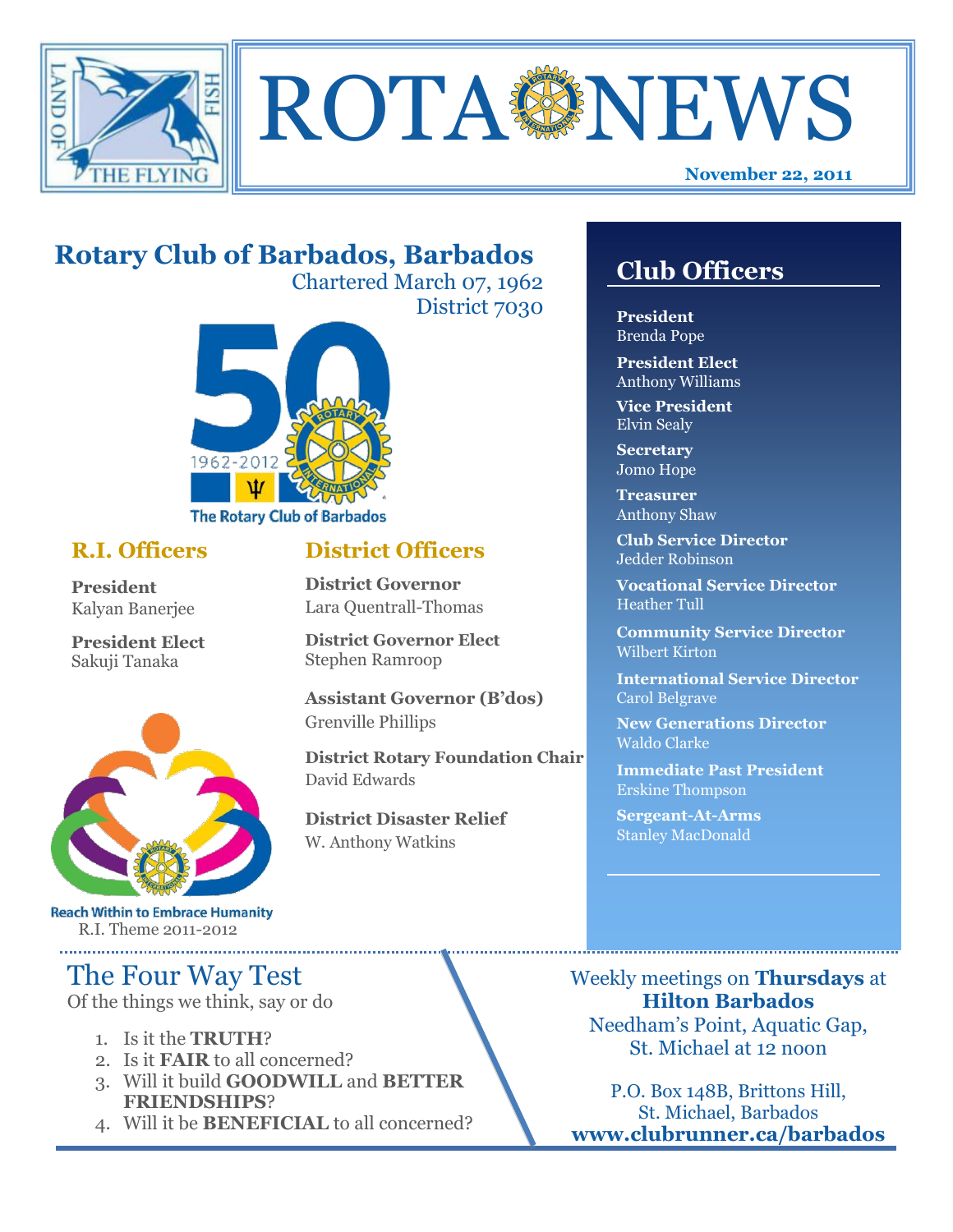## **Welcome DG Lara**



*DG Lara being greeted at the airport by PDG David, Tony and the 3 Presidents of the Barbados Rotary Clubs.*

Today we extend a warm welcome to District Governor, Lara Quentrall-Thomas who is on a three day visit to Barbados.



*Rotarian Heather engaging DG Lara in conversation.*



*Members of the board listening attentively.*

#### **About DG Lara**

Lara Quentrall-Thomas continues to be a phenomenal trailblazer for women. As the appointed governor of the Rotary Club for the entire Southern Caribbean (from Antigua in the North to the Guianas), at 42, Quentrall-Thomas has rewritten history as the youngest female to serve, as well as the second female elected to assume governorship for her district.

As she continues to break barriers in an international organisation that is etched in tradition and convention, one quickly realises that her post is simply an extension of the woman herself; giving and community service has always been a part of her.

In her capacity as governor, Quentrall-Thomas is responsible for 69 Rotary Clubs in 14 countries including the 33 Rotaract Clubs and 30 Interact Clubs throughout the district. The governor is also expected to be the liaison between the district and the headquarters in Illinois.

Although she has only been involved in Rotary for 12 years, it has been her vigour and unrelenting passion for helping others that has seen her quick ascension to governor over the years.

#### **Nominations 2012 – 2013**

Fellow Rotarians,

Nominations for 2012-2013 were held at the last Rotary meeting on Thursday, November 17th, 2011.

The nominees are as follows:

**President (2013-2014)** - Ron Davis (unopposed)

#### **Board (2012-2013)**

Treasurer - Anthony Shaw (unopposed) Secretary - Jomo Hope (unopposed) Directors - Carol Belgrave Jedder Robinson Waldo Clarke Sean Franklin

Joel McCarthy Ivan Browne

#### **Reminder**

#### **LIME with DG Lara**

Fellow Rotarians,

Please be reminded that the lime with DG Lara for Rotarians from all three clubs will be at Weisers tomorrow, Wednesday, November 23rd, 2011 at 5:30 pm. We will be joined by members of the Rotaract clubs.

## **Meeting Details**

At our Meeting held on Thursday 17th, 2011.

#### Sgt-at-Arms: **PDG David**

- Fines \$189.75
- Attendance 58%
	- Raffles \$74.00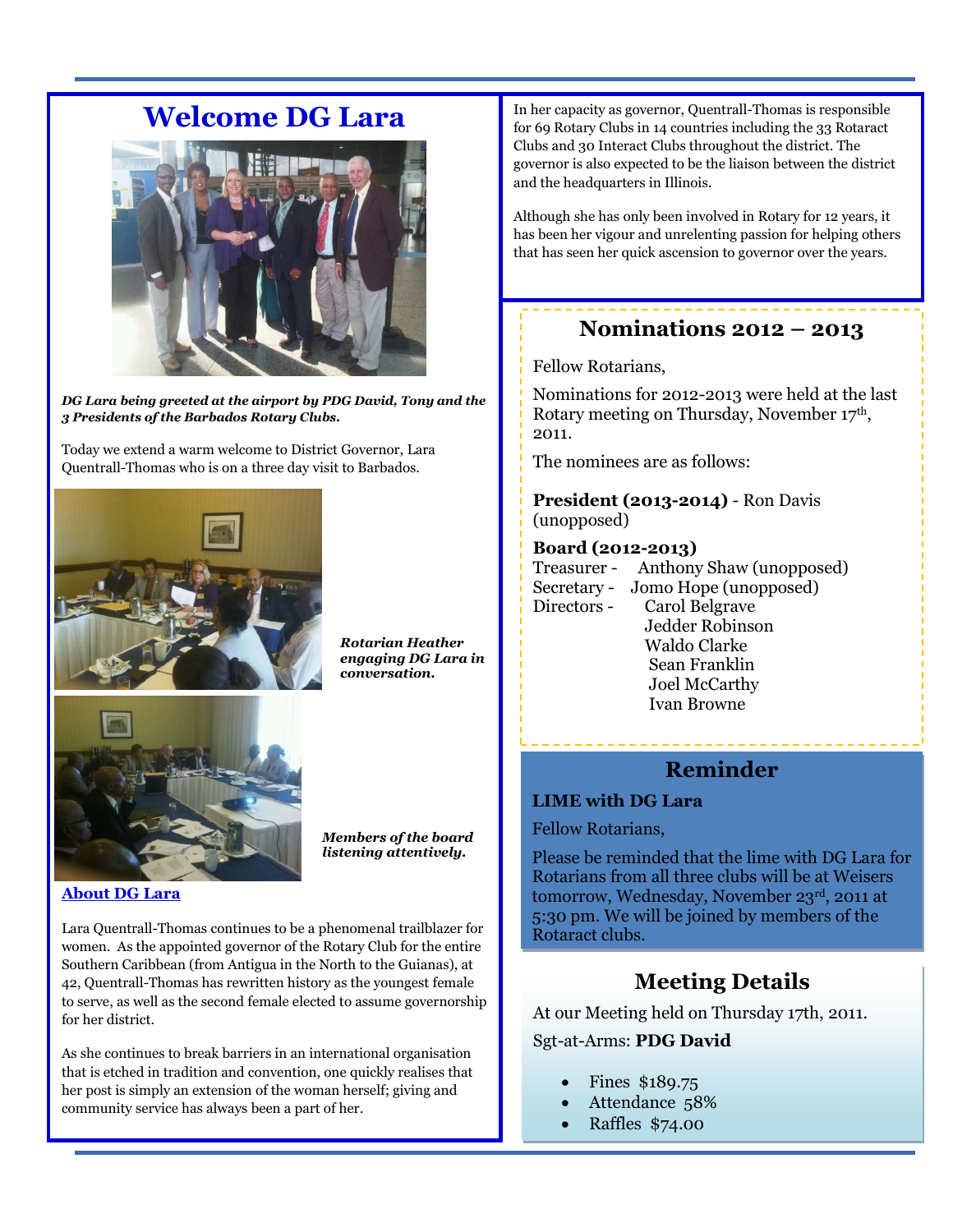# *Rotarians Clean-up Boview Home*

# ainters All



## **The Boview Project**

hard at v

ans

Rotarians (friends and family) came out and braved the at times inclement weather to assist with the refurbishment work on the Boview project at Challenor home. With sanders, scrapers and paintbrushes they worked assiduously on both the exterior and interior walls, with much camaraderie and banter.

The work took place over the past few Saturdays and was a concerted effort to try and have the facilities completed to allow the residents to move back in before Christmas. The residents themselves chose the colours of their bedrooms and assisted in painting their own rooms and the common areas.